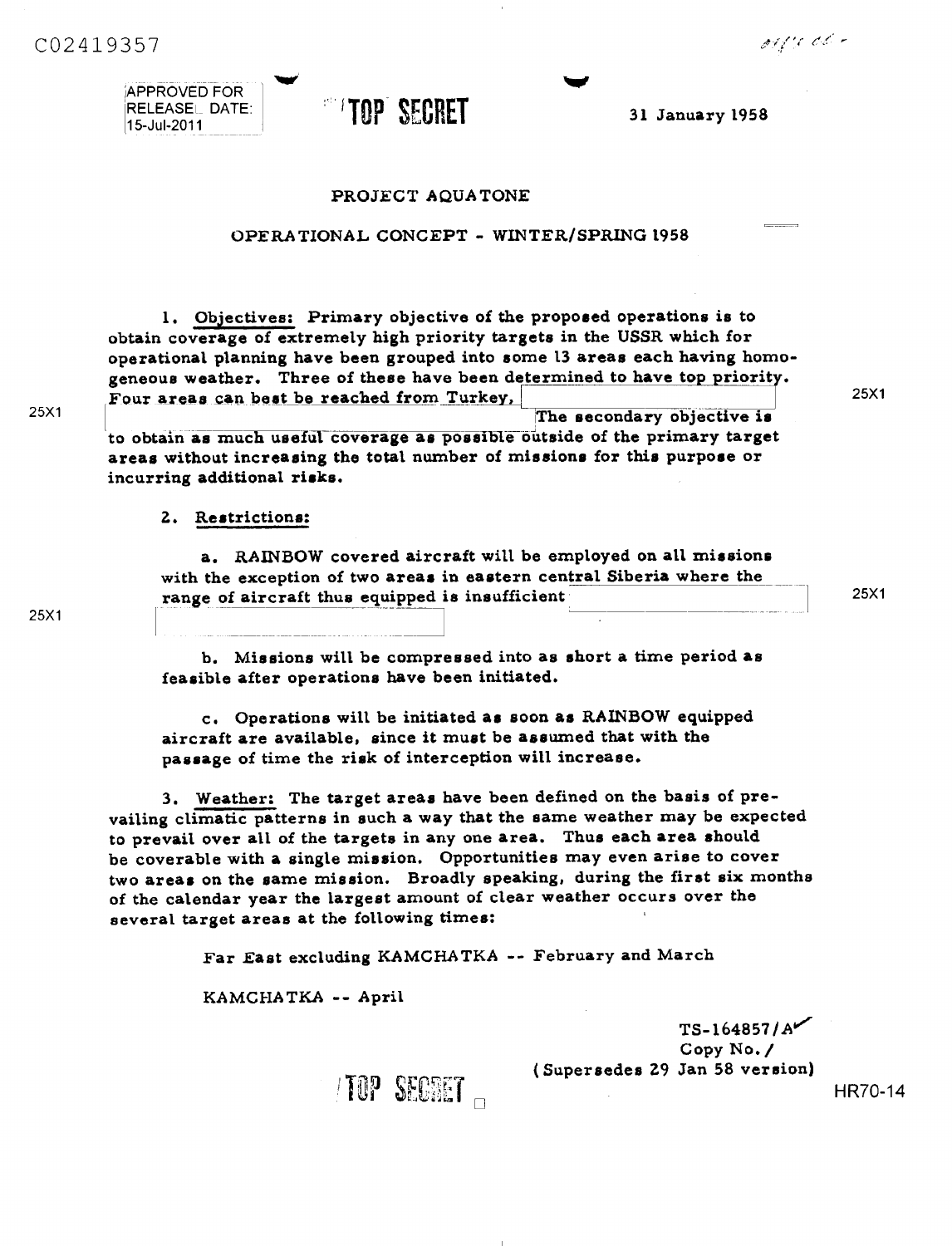# **TOP SEGRET**<br>-2-<br>February and<br>pril and May **TOP SECRET**

**-2-**

**a**<br> **Warch**<br> **Warch Central Siberia -- February and March**

**TYUR.A TAM -- April and May**

**Western Russia excluding WHITE SEA area -- March, with May as second choice**

**WHITE SEA Area -- April through June**

**4. Equipment: Two aircraft without RAINBOW covering are already in place in the Far East and three at Adana. One RAINBOW equipped aircraft can be available in the Far East by 25 February and two thus equipped in Adana by 15 March. Two additional RAINBOW aircraft will be available in late March for allocation to either Detachment as required. These numbers are believed adequate to support the operations outlined below, and it is anticipated that, after the delivery dates indicated, weather will be the limiting factor on the rate of operation.**

**5. Operational Concept: Operations will be conducted in the four phases given below. Specific target areas will be selected and missions planned on the basis of forecast weather, and no mission will be launched if the weather forecast for the target area is marginal or if the forecast carries a high degree of uncertainty.**

**a. A preliminary** *mission,* **designed in part to probe Russian defenses, will be undertaken in the Far East as soon as a RAINBOW aircraft is available. The target will be selected and the mission planned in such a way as to involve a relatively shallow (300 to 500 miles) penetration over territory which** *is* **for the most part sparsely inhabited. (The most probable targets are KOMSOMOLSK or UKRANIA.)**

**b. Upon the successful completion of this mission and in the absence of any evidence of an increased Soviet interception capability, missions will be conducted against the three top priority target areas referred to in paragraph 1. above. In order to maximize the chance of securing this essential coverage, no other overflights will be undertaken (except as provided in paragraph 5.c. below) until these three missions have been accomplished.**

# **)TOP SECRET**